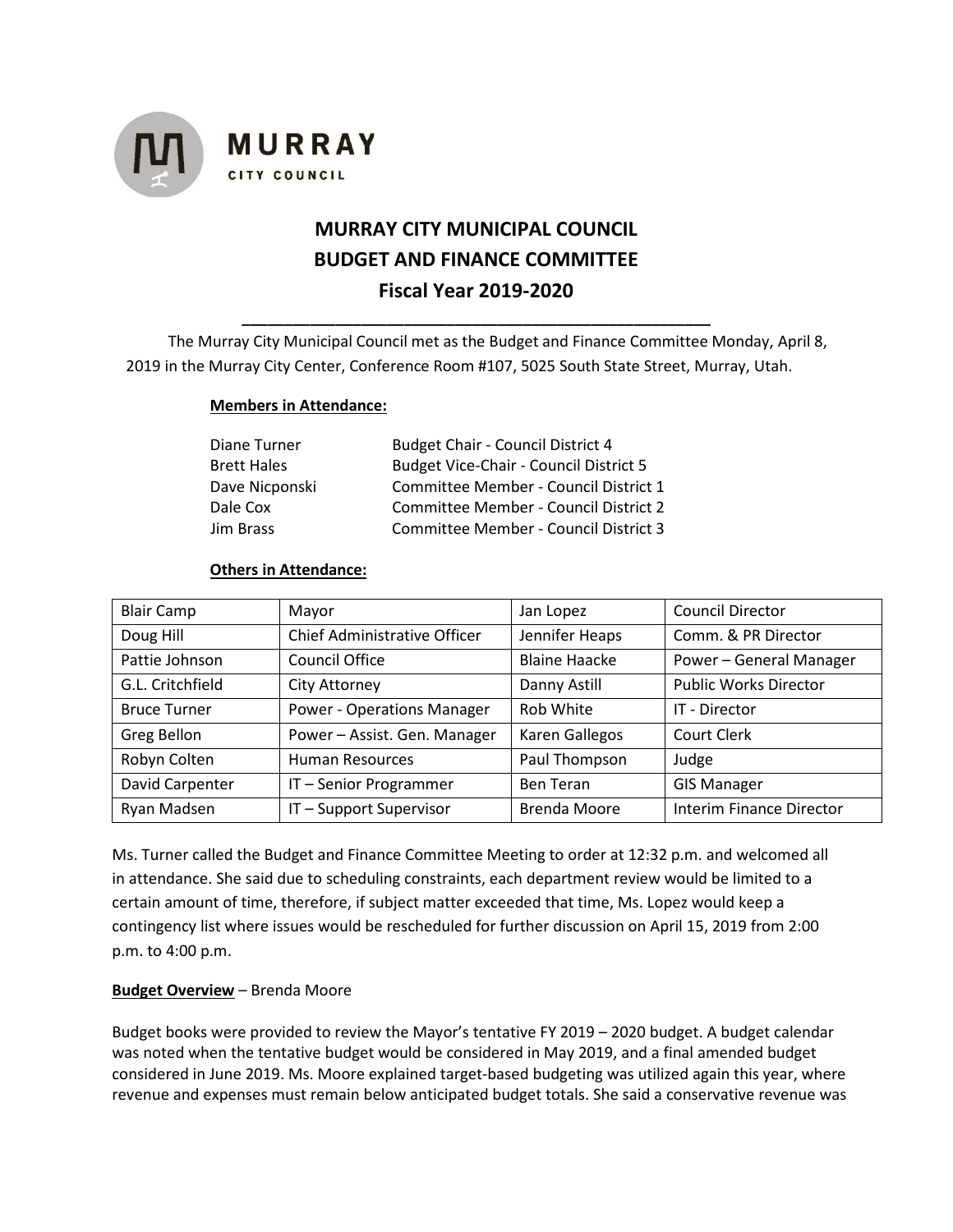determined, and after considering proposed sales tax legislation, she thought the numbers were accurate. Staffing, wage information, and supplemental information was discussed, as she highlighted all of the following:

# Budget Summary and Analysis

- PERSONNEL is 72% of the GF (General Fund), and 50% of the city-wide budget.
	- Salary and Wages
		- COLA (Cost of living adjustment) = 2.7%. (should the council choose a 3% COLA, the impact per 1% would total \$508,665 and would affect next year's budget as a recurrent cost)
		- Step Increases:
			- Cost of the step plan =  $$330,000$ .
			- Total employees on step plan = 404
			- $\bullet$  Eligible for pay increases = 388; of those:
				- Eligible for a 5% increase, implemented on anniversary dates + COLA = 98.
				- $^{\circ}$  Anniversary date increase of 2.5% + COLA = 150.
				- ° COLA only = 140. These employees are topped out (already paid above market) and not eligible for step increase.
		- Overtime, Standby, and Specialty Pay (budgeted for the first time) as follows:
		- Retirements = 8 payouts.
		- Christmas Bonuses = \$100 per employee.
		- Sick Leave = Payout occurs once 200 hours is accrued, depending on length of employment.
		- Vacation is limited to 320 hours on anniversary date.
	- Benefits
		- City-wide cost is 32% of personnel costs.
		- Insurance ↑6% due to increases from PEHP.

Ms. Moore said the step plan was effective so far in retaining employees, there were no new vacancies to report in the police department, and only one vacancy was expected in the fire department, due to retirement. New positions, title changes, adjustments, and staffing changes were noted:

- Wastewater Superintendent 1 new full-time.
- Metering Technician 1 new full-time.
- Council Office Administrator 1 part-time.
- Plans Examiner 1 part-time.
- DEA (Drug Enforcement Agency) Grant funded (reimbursement) positions now fall under police department budget.
- Business licensing 1 position increased to 40 hours per week.
- CED (Community & Economic Development) 1 title change to existing position.
- Three-meter readers now allocated to the Water Fund. (50% split with Power Fund and Water Fund)
- Golf Professional Not replaced.
- Park Center 1 full-time program coordinator not replaced.
- Power department Engineering Manager position not yet funded.

# Additional notations:

• GF ↑ 4% from last year.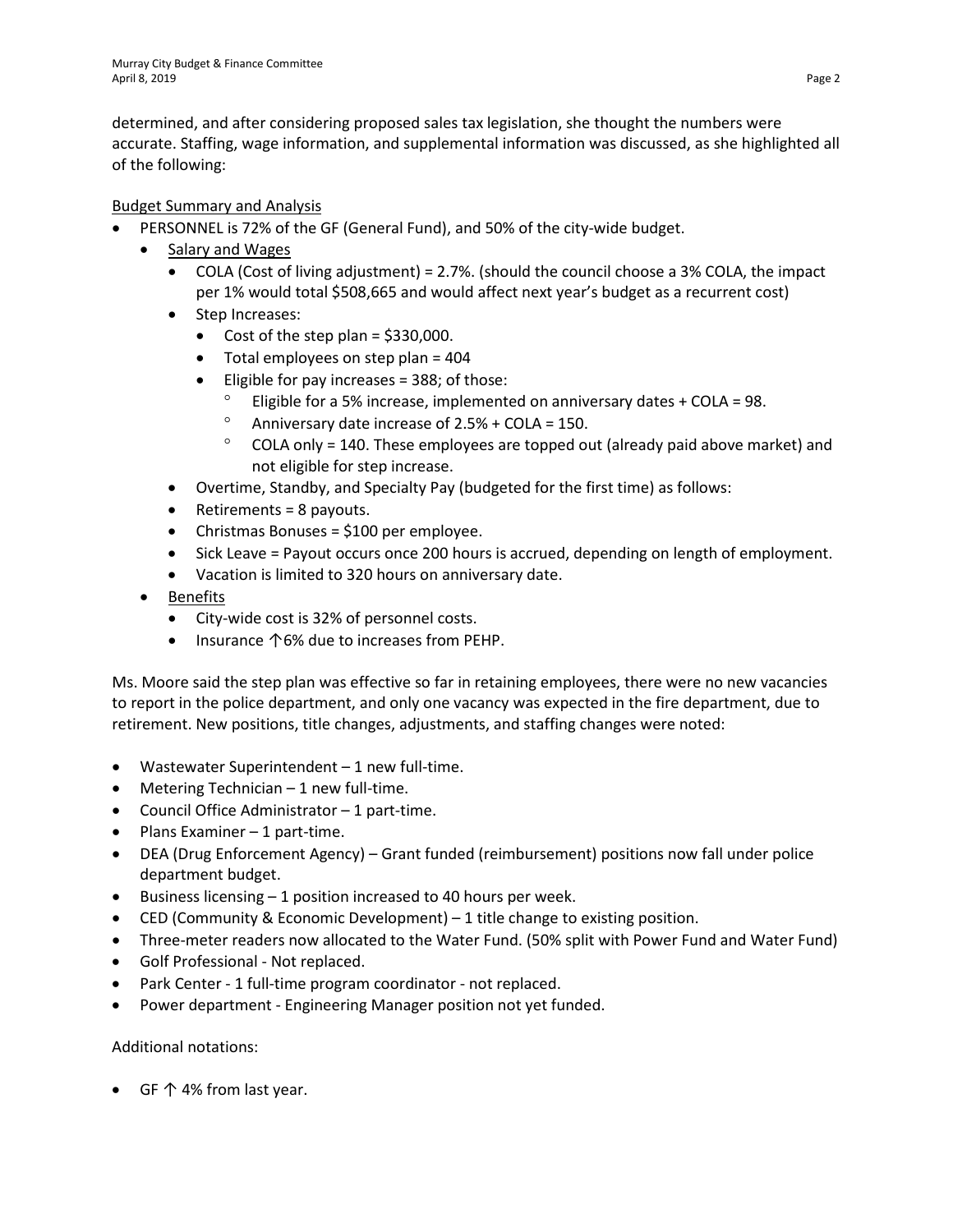- GF Personnel costs ↑ 7%.
- GF Operations ↓of 3%.
- Optional .2% Sales Tax Revenue: Funds collected would be allocated just to the fire station bond payment, and CIP (Capital Improvements Projects) Fund this year.
- Sales Tax: No increase.
- Property Tax: A total would be determined in June of 2019. Revenue expected to increase with new growth; property tax revenue generated in an RDA area would be allocated to the RDA.
- Auditor: The budget was moved from Finance and Administration, to the City Council.
- Solid Waste Fees ↑ implemented on July 1, 2019 if approved by the council.

Ms. Turner asked if a rate study was conducted. Mr. Hill said Ms. Steck; former Finance Director, completed the rate study before her departure; results would be coming to the council by July 1, 2019.

Mr. Brass confirmed the rate increase was driven by the high cost of recycling throughout the country, where tipping fees increased enormously. Ms. Moore agreed, and continued as follows:

- Class C Roads ↓ to \$1.5. million, from \$2.2 million. (The percentage of road miles in the city is decreasing compared to other high growth cities.)
- $\bullet$  Golf Fund Subsidy = \$165,000.
- Enterprise funds = 8% of revenues would be transferred to the GF.

Ms. Turner thought \$32,000 was high for the auditor's budget. Ms. Moore confirmed, without a finance director this year, the audit would require more time to complete.

Budget Addendum - No significant change from last year, except:

- Murray City School District = \$40,000.  $\uparrow$  from last year's \$30,000 to pay for a music specialist.
- United Veterans Council of Salt Lake City = \$2,500 to waive costs for a Veterans Day Parade.

Ms. Lopez asked where the allocation of a \$25,000 donation from the Golf Fund, to a software company was located. (The \$25,000 donation of tee times, was exchanged for the trial use of a computer program used for scheduling tee times on-line.) Ms. Moore explained the transaction was assigned as an expense within the golf budget, and a new line item was created in case a permanent software purchase was desired in the future to continue the app.

Ms. Turner noted two scholarship donations given to Murray High School from the Power Department; she wondered why a donation was not offered to Cottonwood High School in her district. Ms. Moore was not certain. Mr. Haacke explained two donations were always given to Murray High School students who pursue further education in engineering; he said donations could be divided between the two high schools, however, a lengthy discussion occurred as summarized:

- Mr. Brass noted Cottonwood High School did not utilize Murray power.
- Ms. Turner agreed.
- Mr. Hales mentioned other donations given to both high schools each year from the mayor's office.
- Mr. Nicponski thought the \$4,000 total could be equally divided between the two schools.
- Mr. Turner explained donations were specific to Murray High School because not all students attending Cottonwood High School live in Murray; they are bused from other cities.
- Ms. Turner confirmed.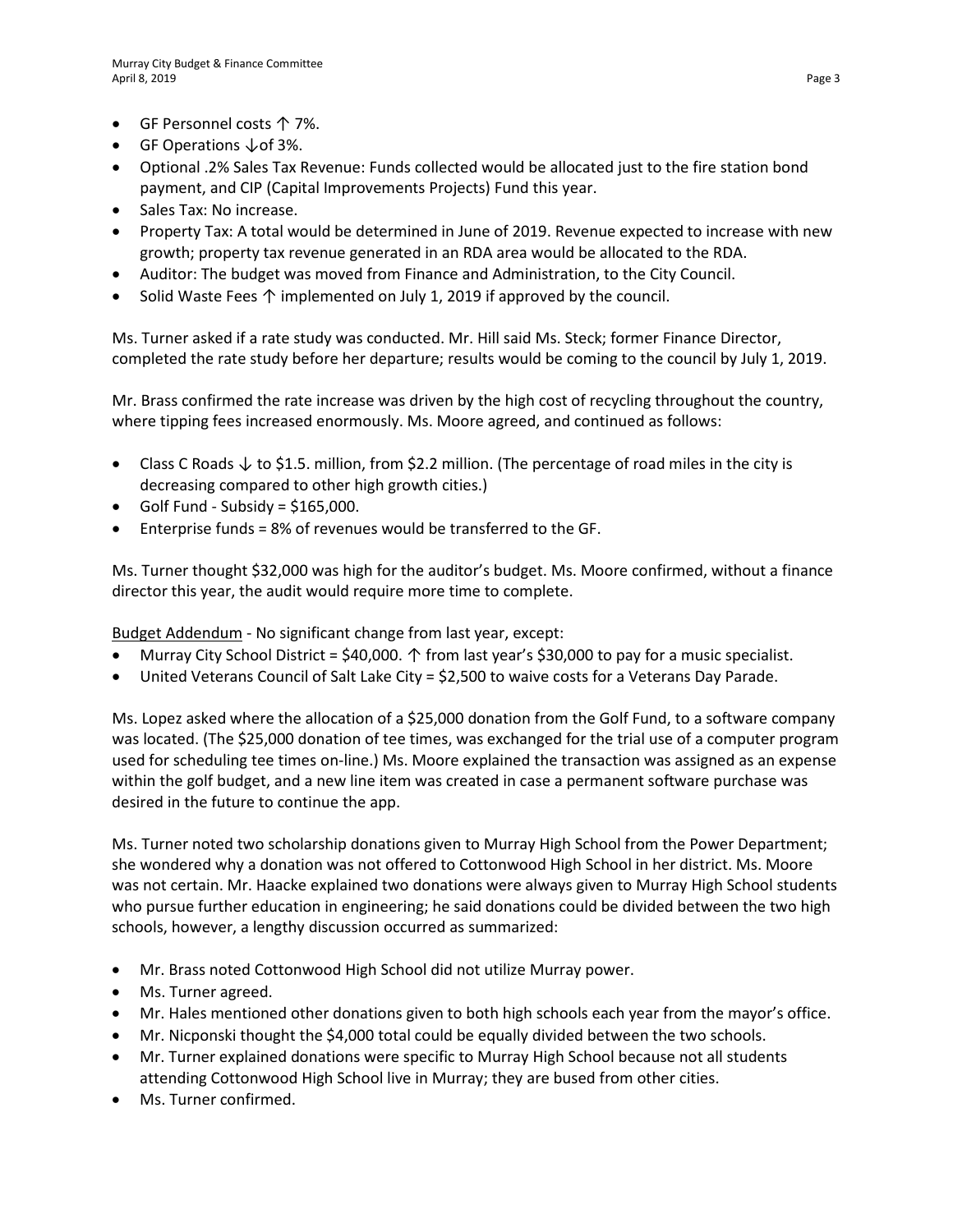Fund Summary - Ms. Moore reviewed financial activity and noted the following related to the GF, Internal Service Funds, Special Revenue Funds, and Enterprise Funds:

- A GF balanced budget must occur each year; the ending balance matched the beginning balance.
- CIP Fund: Spending was anticipated to complete capital projects.
- Retained Risk: Spending  $\downarrow$  to maintain a fund balance of \$1,250,000 = 5 x the \$250,000 deductible.
- Library Fund: Building the fund balance to save for a new library building.
- RDA Fund: The council would approve the RDA budget separately, in May 2019.
- Water Fund: Ending fund balance is building.
- Wastewater Fund: Bond spending is expected to fund various projects.
- Power Fund: Remains the same.
- Golf Fund: Zero balance.
- Telecom Fund: Maintaining itself by paying out revenue from 168 UTOPIA fee connections.
- Solid Waste: Ending fund balance is decreasing and will need to be addressed.
- Storm Water: Ending fund balance is ↑ slightly.

Ms. Turner noted a transfer of \$321,000 from the RDA Fund to the GF and thought it was for the reimbursement of projects completed the previous year, and a bond payment. Ms. Moore confirmed.

Mr. Brass mentioned the Smelter Site RDA project area would expire in 2023, so any balance must be paid off in three years, and a significant amount of money would need to be budgeted. He said a further discussion would occur in May 2019 regarding the issue.

# General Fund Summary

- Most items were well maintained, with the exception of increases to licenses and permits.
- Sales Tax Transportation  $\uparrow$  5% for transportation related projects.
- Expenditures: A high level summary was noted for: personnel, operations, city issued debt, and UTOPIA dept.

General Fund Revenue Summary – A line-by-line breakdown of budgeted income was provided. The following was discussed:

- Property Tax: No change.
- Other Taxes & Fees:
	- ° Personal Property Tax = \$300,000. The item was budgeted for the first time this year, which has been approximately \$300,000 each year. Revenue is generated from private businesses, that includes inventory for things like desks, and office equipment to be taxed. The county conducts audits on this type of revenue to confirm listed items, however, an estimate was hard to determine because taxes are self-assessed.
	- ° Telecom Franchise Tax  $\downarrow$  10% due to fewer people with landline telephones.
	- ° Motor Vehicle Fees ↓ 5%.
- Licenses & Permits: Ms. Turner noted the estimated actual FY 2018-2019 balance was \$800,000, but the tentative budget was \$600,000. Ms. Moore said, due to the unknown amount of new construction that occurs from year to year; building permit revenue was not easy to predict, because of significant fluctuation.
- Intergovernmental:
	- $\degree$  Victims Advocate = \$35,000 in grant funding.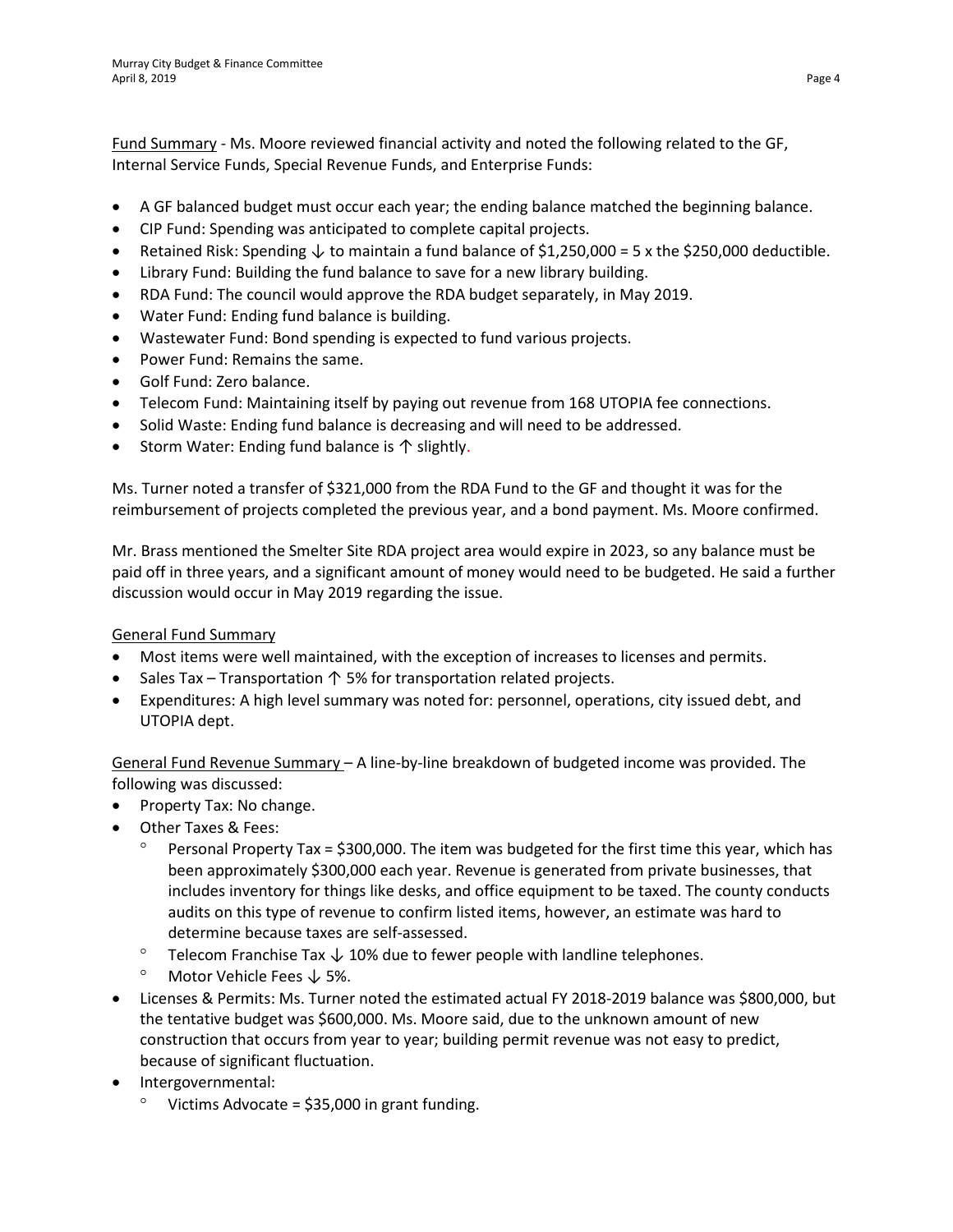- ° State Liquor Allocation = \$70,000.
- Charges for Services: Based on past collections and estimates.
	- Passport Fees 个\$30,000.
- Fines & Forfeitures:
	- ° Justice Court Fines ↓ 1%.
- Miscellaneous:
	- ° Interest Income ↑ 300%. PTIF (Public Treasures Investment Fund) was paying slightly over 2%.
- Debt Issuance = \$5,898,578 (Bond proceeds for the new fire station.)
- Transfers In = 8% of revenue would be transferred from each enterprise fund except solid waste.

#### General Fund Expenditures Summary

- Other:
	- $\degree$  Non-departmental: The GF bond payment = \$2,516,077. Includes principal, UTOPIA bond, interest, and agent fees.)
	- $\degree$  Transfers out = \$5,294,937. Allocated for capital projects.

Mr. Cox noted pending pay for the interim HR director position; he asked if Ms. Colton would receive an increase. Ms. Moore explained Ms. Colten would not receive the Mayor's proposed increase, due to the grade level pay as a manager, however, as Senior Deputy HR Director, she would eventually get a pay raise.

**Department Budget Reviews** – The council requested department directors share mission statements at the time of their individual FY 2019-2020 budget discussions. Highlights were as follows:

# **Power Department** – Blaine Haacke

Mission Statement: *Keep the Lights On*

Budget Information:

- Balanced budget = \$37.6 million in revenue.
- A rate increase was not expected. The last increase occurred in 2009, which was based on the fear of significant natural gas price increases when CRSP (Colorado River Storage Project) rates were expected to double - over the following 10 years. That never happened, and no increase since then.
- The power department is debt free.

General Assumptions:

- Projections: Most line items were the same as last year to maintain a stable budget.
- Revenue: Metered sales were the same as last year, with less than 1% growth in kilowatt hour sales; unlike cities, Lehi, St. George, and Kaysville that are seeing double digit growth.
- Regardless of little growth in Murray, revenue will not change or decrease.
- Wages ↑ 5% to include COLA and step-plan pay increases.
- Power and generation purchases: No change.
- Staffing: One full-time meter technician position was requested for succession planning, due to an expected retirement. The hope is to hire within, which would bring the total employees to 50.
- In-lieu of tax transfer =  $$2.95$  million to the GF or (8% of revenue).
- In-house shared services transfer  $=$  \$1.5 million allocated to the GF; contributions for utility billing, human resource and attorney office services.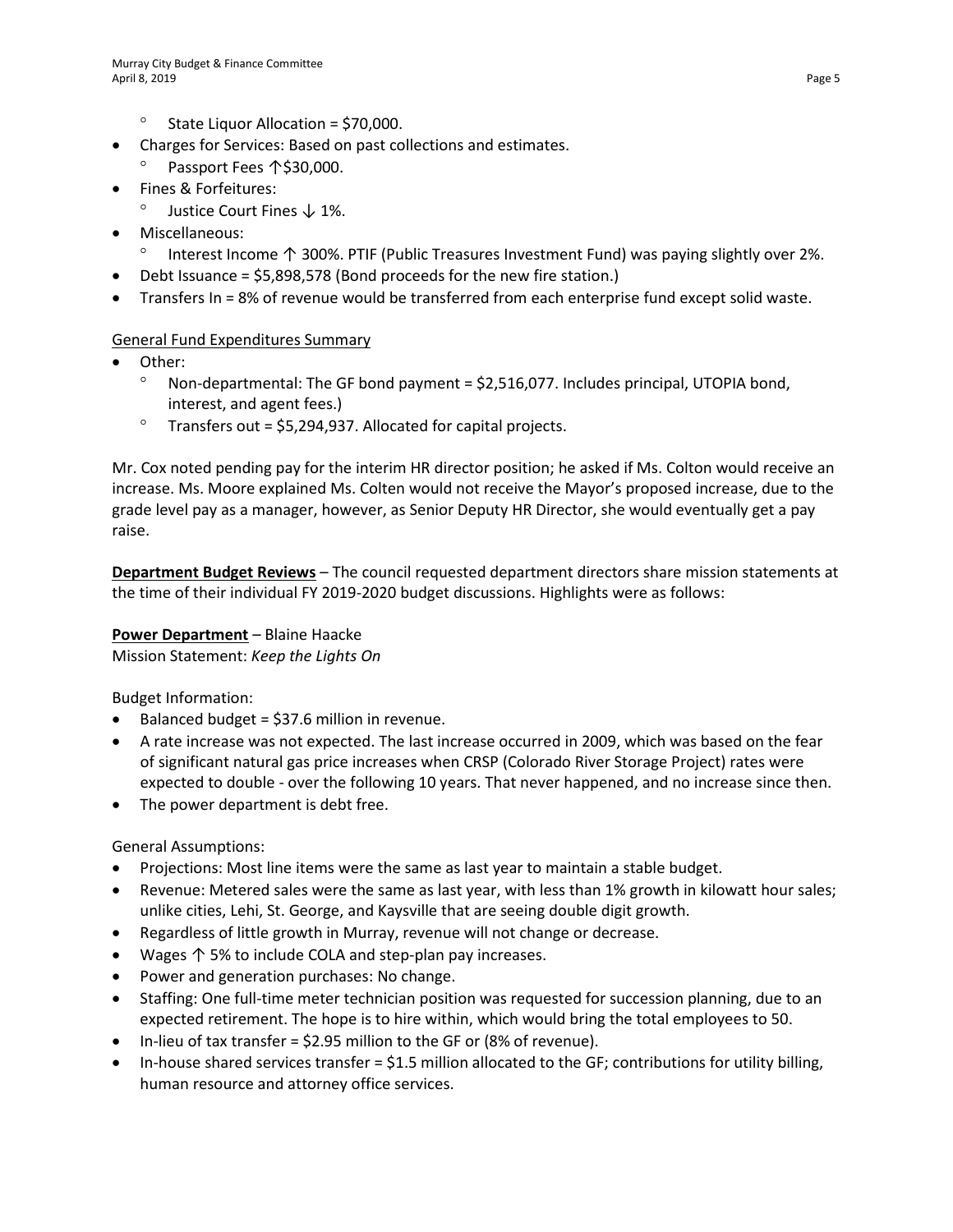Capital Projects Expenses:

- Total = \$650,000.
- Projects: Intentions are to perform all general duties inhouse, such as, purchasing, warehousing, dispatching, administration, meter reading, generation, and substation maintenance/repairs. Mr. Haacke noted the value of having a 24-hour dispatch, unlike surrounding cities. Regardless of the \$700,000 expense, not only do dispatchers take service calls and respond fast, they watch monitors closely for substation activity and can dispatch snowplows accordingly.
- Bucket Truck = \$200,000. A 15-year-old truck for trimming street trees needs to be replaced.
- Traffic Signals = \$300,000. Located at Vine Street and Murray Blvd., and 5900 South and 700 West.
- Downtown underground power line project = \$150,000 (preparation for new city hall facility).

Mr. Haacke shared the need to purchase a new transformer in approximately two years; the existing transformer at the central substation is sinking.

Line Item Review: Most items reflected 0% increases; Mr. Haacke detailed significant items: Revenue:

- Overall revenue = \$37 million (same as last year).
- Interest Income = \$700,000, due to \$18 million in reserves.
- Pole Attachment Fees ↑\$219,000 (due to pole attachment fee increase).

Expenditures:

- Risk Assessment ↓ 28% due to the insurer only covering operations costs; they are not covering assessments anymore. A new insurance provider is needed.
- Traffic Signal Maintenance ↑100% for maintenance assessments provided by Salt Lake County.
- Cell Phone = \$6,000. (Every employee has a cell phone. Those with personal phones are reimbursed up to \$65 per month because most are on-call 24x7. Those with a city owned phone, \$5 per month is collected for personal calls.)
- Arborists = \$1.1 million. Tree maintenance, line clearance, and tree trimming prevents costly outages, compared to clean-up after storms. Eight full-time city employees conduct all work.
- Purchase Power = \$21 million, or \$1.7 million per month. Resources include:
	- ° Hunter Plant = \$30 MWh (per megawatt hour). An increase is not expected, debt paid in full.
	- $\degree$  CRSP = \$30 MWh
	- $\degree$  Two Landfills = \$4.5 million per year, resource cost = \$60 MWh, with renewable energy credit.
	- $\degree$  UAMPS = \$10,000. The membership fee allows for market purchasing by the hour, used for buying and selling energy.
	- $^{\circ}$  Natural gas turbines = \$200,000.
	- $^{\circ}$  Nuclear = \$20,000
- Personnel: One new meter reader technician position. The line-item expense would be allocated to the Public Works Department because meter readers collect data for both water and power.

# **Attorney's Office** – G.L. Critchfield

Budget information:

- Dues and Membership ↑ 10% to reflect rearrangements in city attorney and prosecution budgets.
- Retained Risk Expenditures:
	- ° Personnel ↑6% for the creation of a risk analyst position.
	- $\degree$  Professional Services = \$150,000 for the cost of outside resources related to risk claims.
	- $\degree$  Liability Insurance: Estimated cost = \$435,000. A future budget change is expected, due to the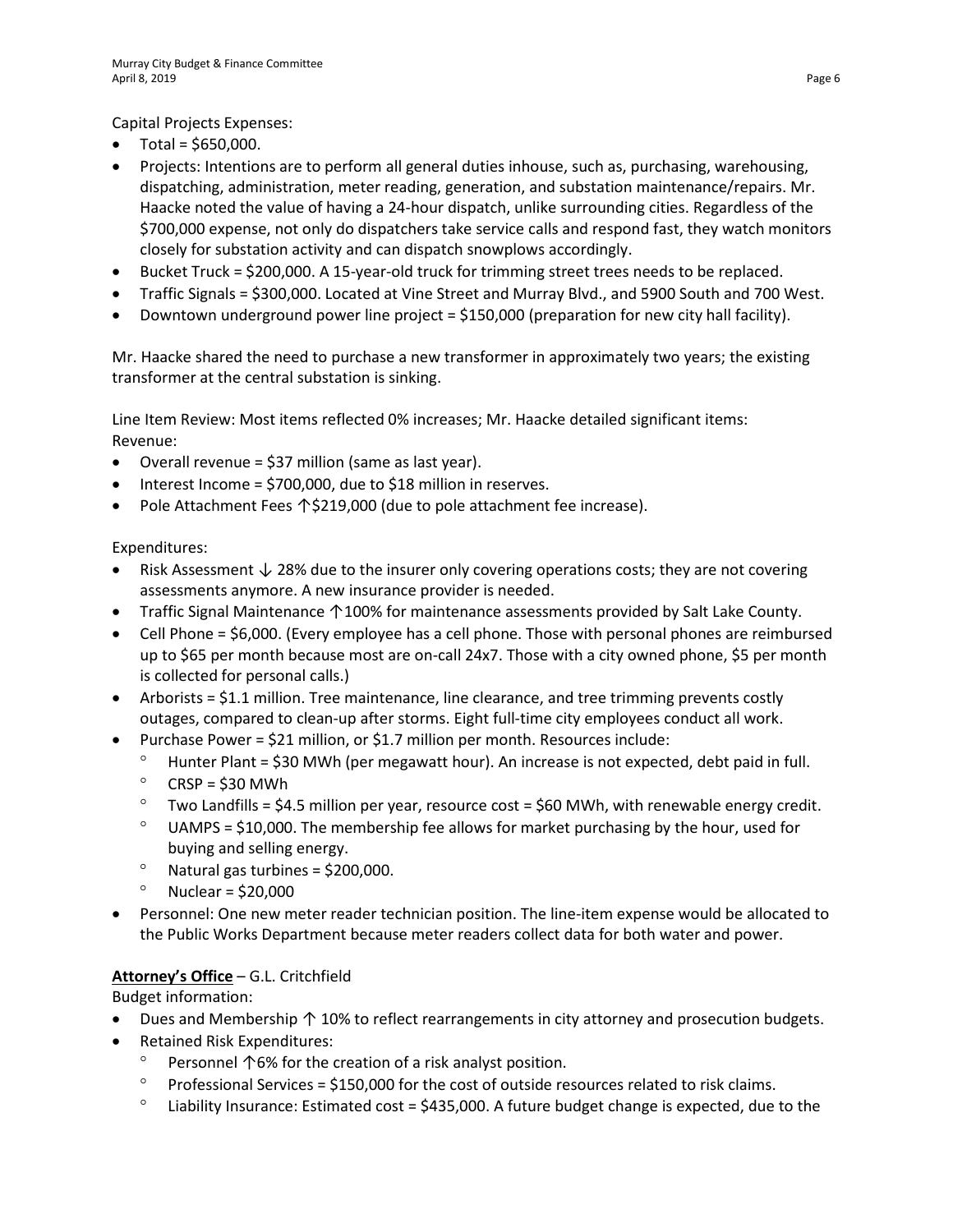current property insurance carrier who has discontinued coverage for the power department. The city's insurance broker would suggest a new provider, as well as, attain new market costs for covering all city property, including the power department. Of the \$435,000 estimate, approximately \$184,000 is for property insurance, with a \$250,000 deductible. A budget amendment would be necessary in the future.

° Retained Risk Fund: Mr. Critchfield said a committee would be organized to handle the fund, discuss claims, and create policies and procedures for all to follow. A city-wide risk program would create a mindset for all employees that compliance and minimizing risk in the city is vital. A proposed draft ordinance would be coming to the council for consideration to establish the risk program, and the committee, to bring about a decrease in claims.

Ms. Turner noted the risk manager began working on the retained risk program four years ago; she wondered if there was any quantifiable way to prove the program was valuable. Mr. Critchfield said city departments were pleased with results so far. He was confident that moving the risk position to the attorney's office was more effective than how things were handled in the past and would continue to improve with the proposed ordinance provisions. He stressed the importance of having a robust and healthy risk program, with proper risk spending.

Pending cases include a police matter, an employment termination issue, a personal injury at the swimming pool, and a land use matter. Mr. Critchfield said outside legal services are utilized in many of these cases, and is typically \$80,000 per year, although, each case is different when negotiating occurs.

Mr. Hill confirmed Mr. Knight kept accurate statistics and could provide risk trends the city was experiencing during a future Committee of the Whole meeting. He said it was costly to provide various employee programs, and often incidents are human resource issues, not to be handled by risk; therefore, a meeting occurred between the two departments to analyze the cost of implementing such programs next year, such as, sexual harassment training, and workplace violence. As a result, a line item was created in the HR budget reflecting an increase to provide for such programs.

Ms. Turner appreciated Mr. Critchfield's valuable work. She expressed concern about his compensation and researched other cities for comparable information to make sure he was paid fairly. Mr. Critchfield was satisfied. She asked if all city attorneys and staff were pleased with their compensation. Mr. Critchfield confirmed.

# **Public Works** – Danny Astill

Mission Statement: *Promote a high quality of life by providing superior governmental services in a professional, innovative and proactive manner.*

#### Streets:

- Operations: Signs ↑43% for replacing outdated speed signs. The cost for buying and/or repairing radar signs was discussed because older signs are not compatible with new technology and ongoing maintenance is required.
- Capital Projects: One lane striper truck: \$180,000; one bobtail truck: \$190,000; one sidewalk plow/salter: \$15,000; and concrete storage bins: \$15,000.

Ms. Turner asked if funding was available for purchasing new radar signs. Ms. Lopez said funding was provided from the CIP Fund. Mr. Astill confirmed purchasing was more affordable than repairing old signs, which is funded from the operations budget. Mr. Nicponski asked the cost of a new sign. Mr. Astill stated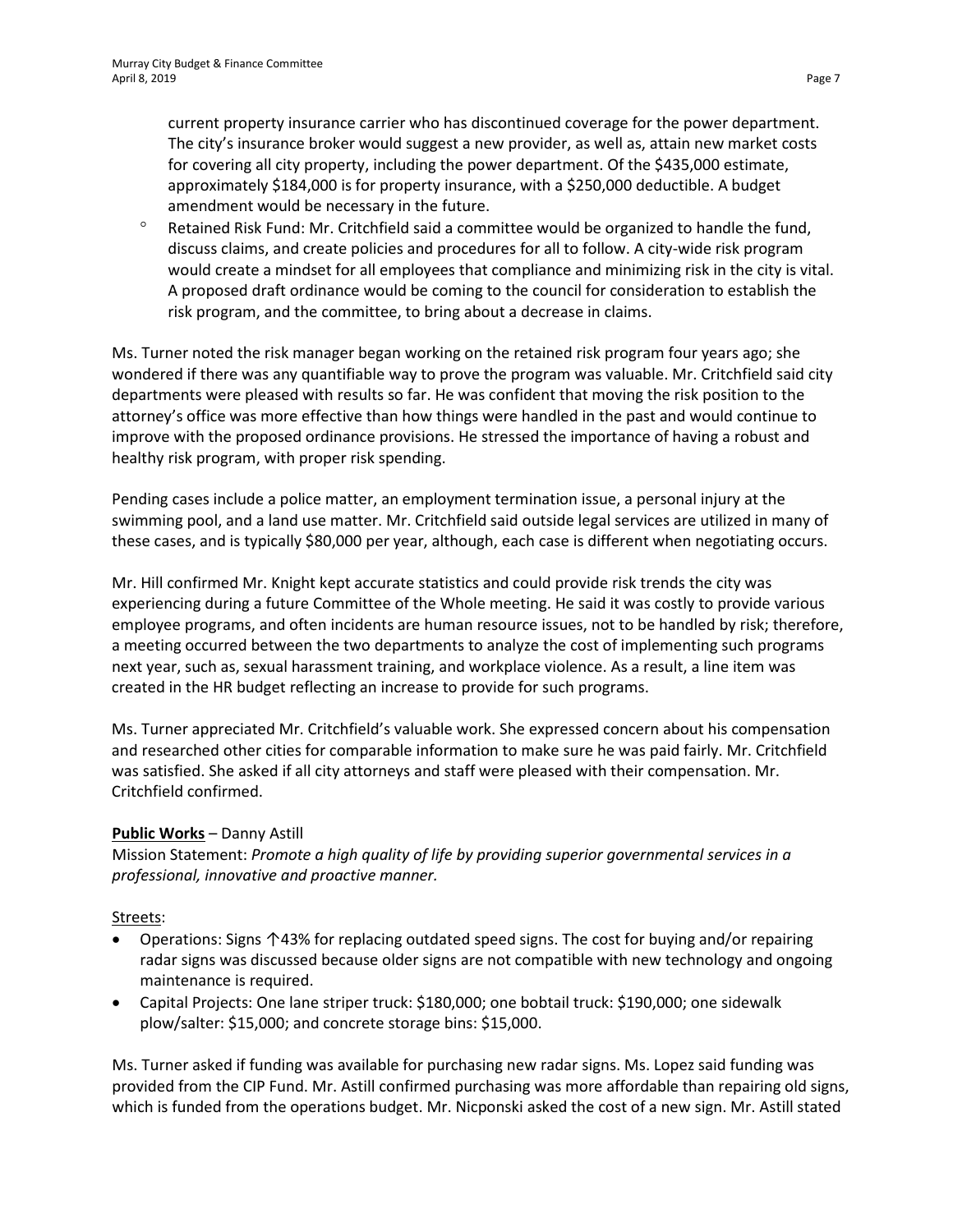\$5,500 each and explained new models with better lighting features are more effective.

Engineering: Personnel costs are increasing with the step plan, and other expenditures remain even with previous year.

Class C Roads: CIP = \$1,945,000. FY 2019 projects include road maintenance, overlays, and rebuilds. Financial limitations were noted as to what specifically the city can spend Class C Road monies on. City crews are restricted only to projects that cost less than \$167,000.

# Water Fund:

- Major projects would be accomplished with a low interest \$8.6 million water bond from the Division of Water Resources that requires a 15% cash match from the city. Projects include two well rebuilds, and new builds, upsizing State Street and additional pipelines.
- Total Revenue = \$9.7 million.
- Expenditures Water Administration:
	- Personnel: Overtime close to maximum, due to increased snow plowing this year.
	- ° Operations: Water Rebate Program ↑75%, due to addition of smart controllers.
- Expenditures Water Operations and Maintenance:
	- Equipment Maintenance = \$251,000.
	- Utilities = \$395,000. (well within budget)
- Staffing ↑ from 19 employees, to 22. (addition of meter readers)

Mr. Astill noted increases to many line items in 'operations' and 'personnel' budgets because the metering division is now under Public Works. Costs for 'equipment' and 'software' are yet to be determined; the change was positive overall and better support would be provided. Decisions are underway about how meter information would be collected, whether drive-by, or air units on top of telephone pole, as well as, what system should be utilized. Meter readers also calculate power use data, so further discussion is expected about shared services and budgeted costs.

# Wastewater Fund:

- Total Revenue = \$5.3 million.
- Expenditures:
	- Personnel ↑ 24% based on a request for three new employees; including a superintendent position, due to ongoing required regulations.
	- ° Shared Services ↑ 39%, due to a change in treasury, and customer utility billing services.
	- ° Professional Services ↑18% for consulting, associated with new development in the city.
	- ° Central Valley Water Reclamation Facility Debt service ↑ due to the continued rebuild.

Ms. Turner asked about the 100% increase to line item 'write-offs' revenue*.* Ms. Moore explained the expense was a normal cost of business for various uncollectable accounts; money not collected was never budgeted in prior years.

Ms. Lopez noted an RDA transfer. Mr. Astill confirmed revenue of \$2 million was for sewer line work completed in Fireclay years ago; the reimbursement finally occurred.

Ms. Turner wondered about the 89% increase to line item 'collection line materials.' Mr. Astill explained the increase was for wastewater material, like manhole covers, and sewer line repair work, to resolve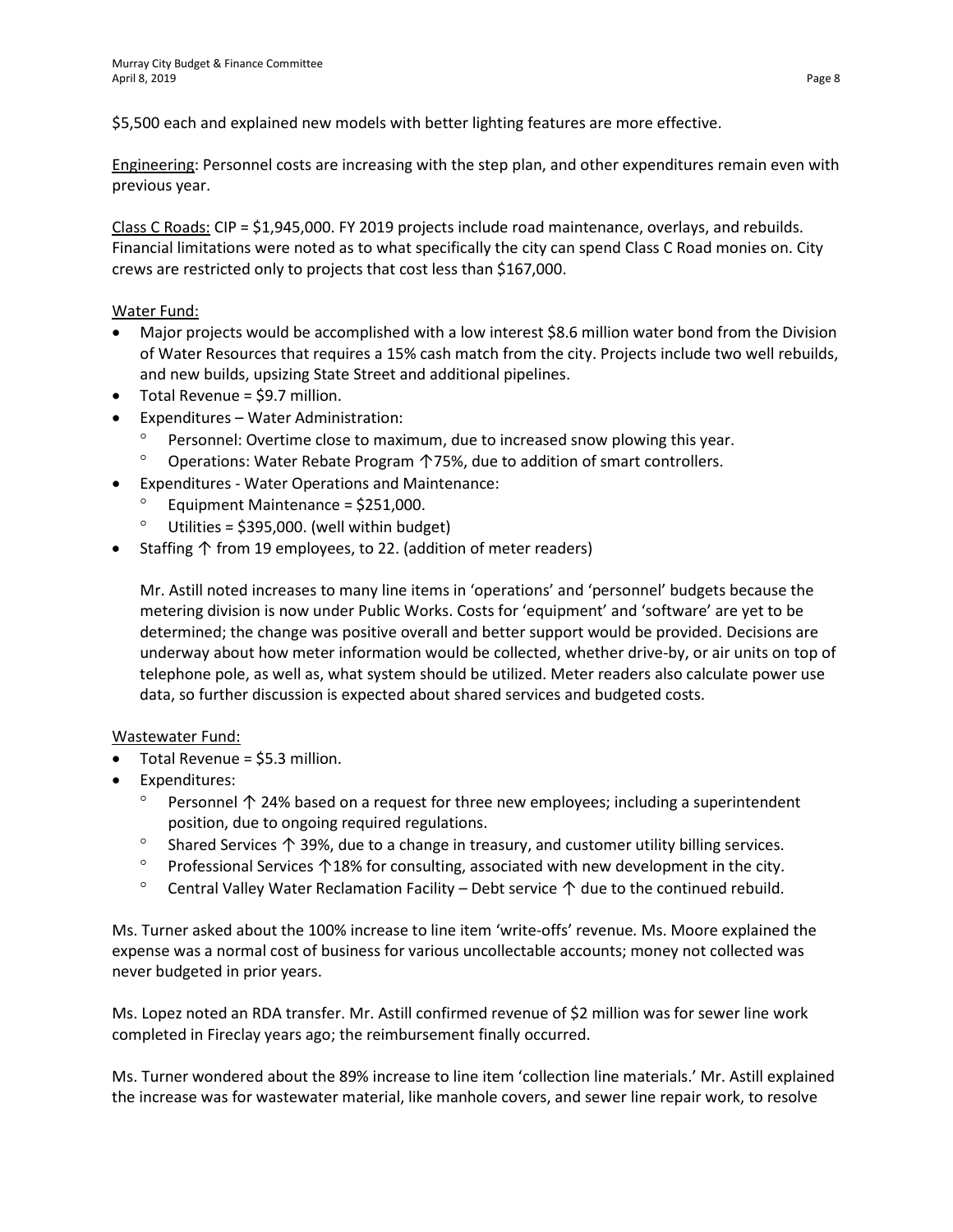any issue located in collection lanes of streets. He assured all cost adjustments were made accordingly.

#### Solid Waste Fund:

- Net Position ↓ \$150,000 based on inflated recycling fees, contracted services, and a billing problem that occurred with ACE Disposal. A resolution would be brought to the council at a later time to address the negative position.
- Refuse Containers ↑44% to replace old garbage cans and provide containers for new subdivisions.
- Capital Projects: A small compact loader is needed for solid green waste to improve the shredding of tree branches, which is best suited for neighborhoods and would reduce risk claims.

# Storm Water Fund:

- Net position is good.
- Operations: A state audit required regulatory changes. The hope is to avoid a fee increase by meeting inspection demands in a timely manner with current staff.
- Compensation ↑ 21% from last year, which is the step plan and a sizeable increase in 'shared services wages.'
- Maintenance ↑7% for street sweeper, other equipment, and stormwater line cleaning.
- Professional Services ↑40% because at times maintenance work requires professionals and engineers to ensure problems are resolved, and projects do not fall behind. Challenges remain to keep up, due to continuous development.
- Risk assessment↓37% because of the higher level of service and decreases in disasters.
- Transfers Out: The 8% of revenue transfer to the GF would not occur this year.

Ms. Turner asked about the rotation of clean-energy vehicles. Mr. Astill said it was not occurring. Mr. Hales noted the high cost of clean energy vehicles. Mr. Astill confirmed. Ms. Turner thought a rotation might be better suited for smaller vehicles within the central garage division. Mr. Astill responded viable opportunities would be considered. Ms. Turner requested clean energy vehicles be put on contingency.

# Central Garage:

Staffing: No change. Four employees.

Capital Projects: A refrigerant machine, to recycle freon and recharge vehicles; and one roof mounted swamp cooler was noted.

# **Courts** – Karen Gallegos

Budget Information:

- Overall, current budget is doing well.
- Staffing: Two employees left, which leaves a total of eight. Everything is operating adequately.
- Car Allowance ↑333% to provide standard amount equivalent to all department directors.
- Travel and Training ↑ 15% for required training.
- Professional Services ↓100%. Traffic school was discontinued.
- Building and Grounds: Reduced to \$20,000 from 28,000. City employees oversee the facility now.
- Defense Counsel = \$61,000. If necessary, counsel is provided for those who cannot afford it.
- Judge Coverage: Utilized for small claims court when Judge Thompson is not available.
- Rent and Lease Payments↓ \$40,000, due to vacating the second floor.

Mayor Camp praised Ms. Gallegos for taking on new responsibilities, adjusting and reorganizing court administration details after staff changes occurred. Judge Thompson agreed and thanked the police for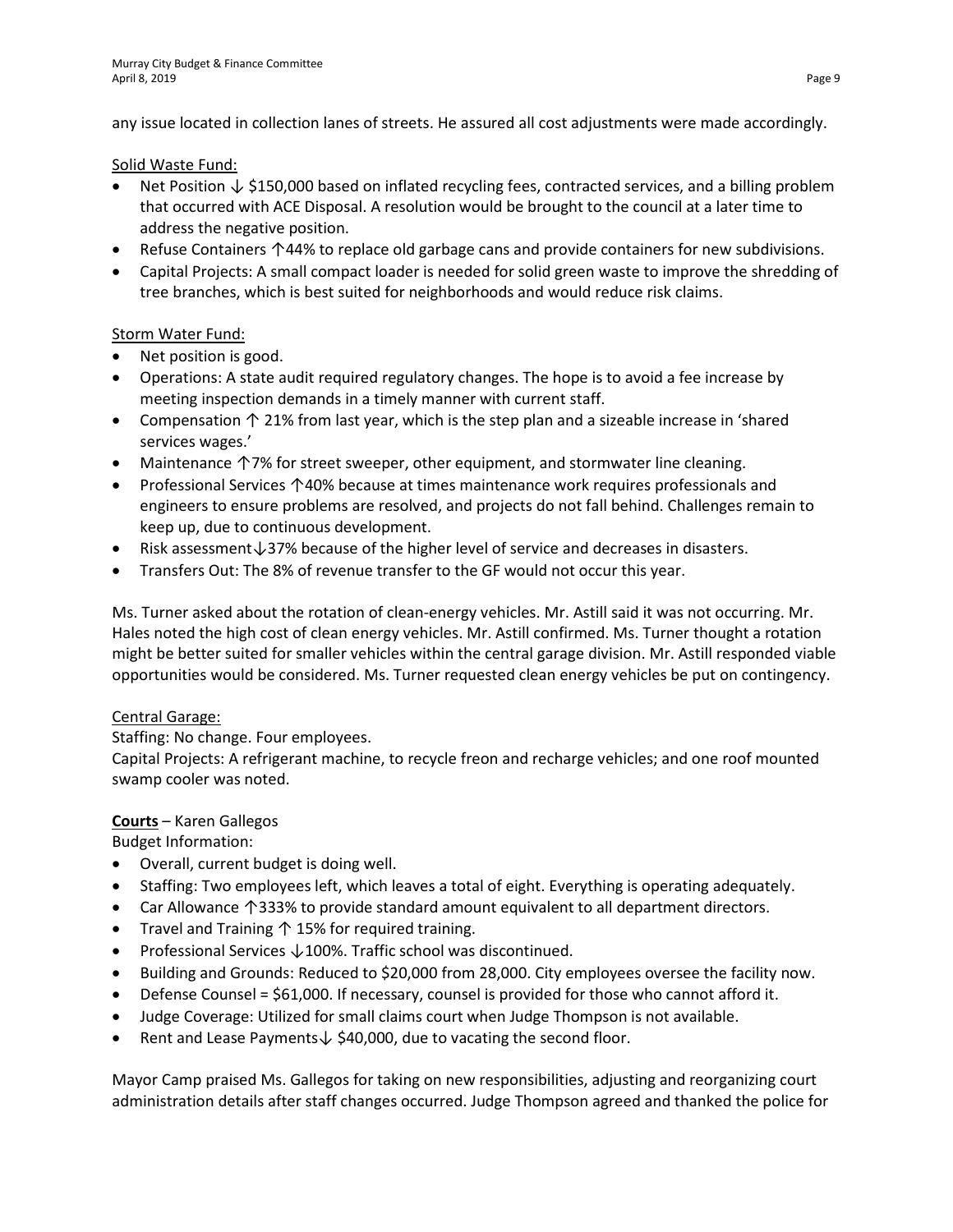taking over fingerprinting procedures.

#### **Human Resources** – Robyn Colton

Mission Statement: *It is the mission of the human resources department to provide the following quality services to the employees of Murray City: Resources for administering benefits, policies, and procedures; recruitment of qualified individuals, retention of valuable employees; training, development and education, to promote individual success, and increase overall value to the organization in a safe and helpful working environment.* 

- Personnel: Currently, two full-time staff, due to a departure; the HR director position is vacant.
- Software Maintenance ↑ 19% for the purchase of managing software, geared for on-line city directory updates, and various required employee training programs.
- Professional Services ↑ 100% to \$30,000 for future sexual harassment training.

# **Information Technology** – Robert White

Mission Statement: *Provide service to the city of Murray, with the understanding that all city employees and elected officials are our customers. We will do our best to assist clients with the right IT needs and issues, as quickly as possible, and ensure they are treated with integrity and respect. We will continue to maintain a highly effective and reliable network, and servers, to look for, and promote innovative ideas for uses in information technology environment, and to ensure that we maintain a cutting edge – not bleeding edge technology.*

Mr. White reported one day's worth of work was recently dedicated to restoring the city's IT system, due to a Russian hacking, the infection spread to 20 servers within five hours. The entire system was shut down to resolve the problem. Ninety-nine percent of affected information and material was recovered, due to a good backup system.

Budget Information:

- Staffing: Satisfactory with the addition of new Data Base Administrator, Mr. Cook.
- Software ↑18% for the Munis System contract renewal, which increased \$10,000.
- Small Equipment ↑ 67% for personal computer replacements, annual police laptop replacements, and all associated programs, as well as, to replace one server, which occurs annually.
- Capital Projects: Ranging from \$16,000 to \$100,000 in cost; thermal printers for police (to avoid freezing in winter), an interactive voice system, for utility billing processes; also, the Spillman server migration to Linux, antivirus, and a program to support electronic document management.

# **GIS (Geographic Information Systems)** – No change to the budget, and staffing is at maximum.

• Capital Projects = \$12,000 for a plotter (the old plotter would be given to the storm water division).

#### **Finance and Administration** – Brenda Moore

Mission Statements for the following were read as:

- Finance Department: *Murray City Finance Department strives to be an accountable steward by cooperating with city departments, elected and appointed officials, in providing accurate timely and relevant financial information for the use of citizens, council management and employees.*
- Utility Billing: *We are the face of the city, a direct reflection of its integrity, resource of general city*